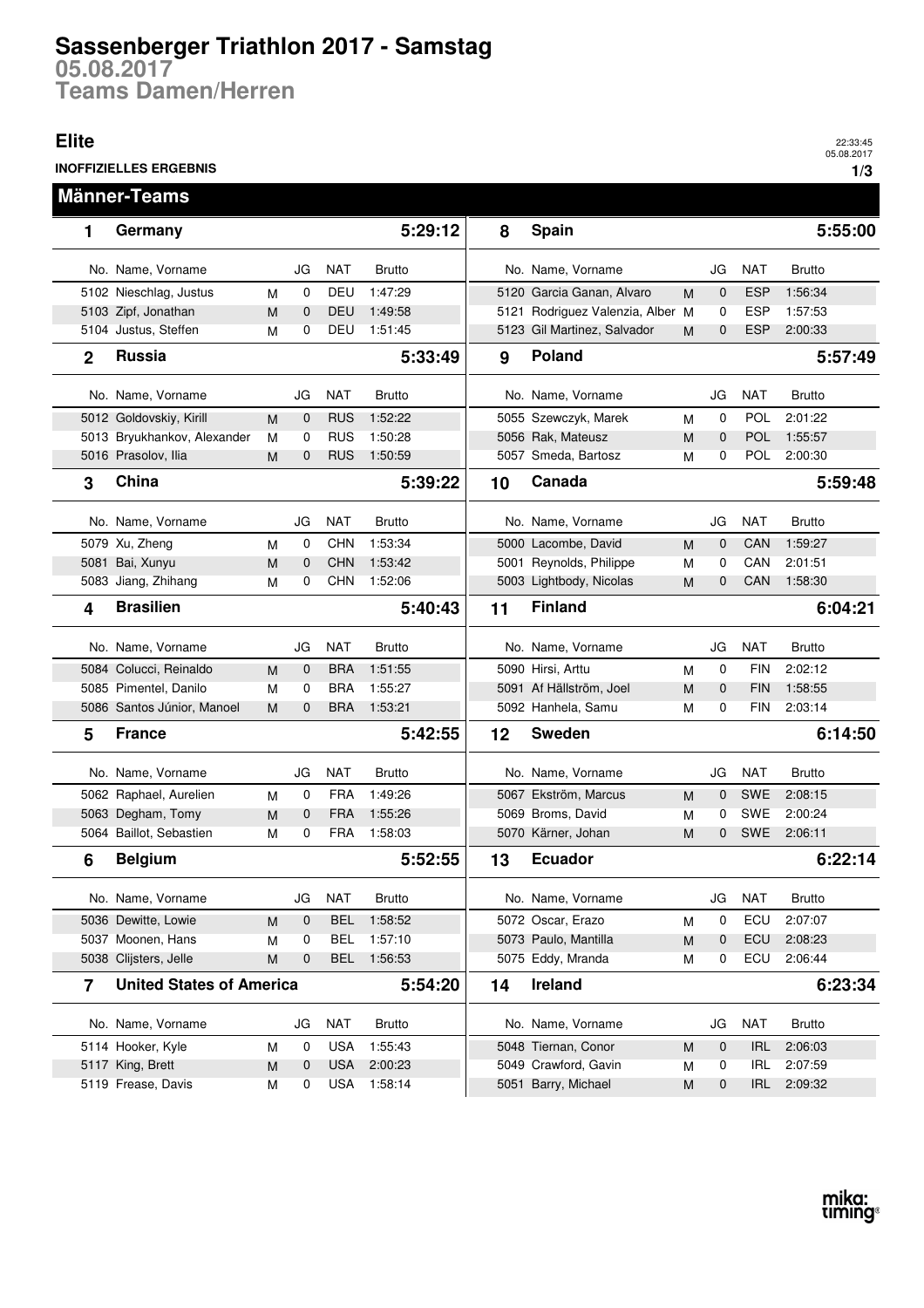# **Sassenberger Triathlon 2017 - Samstag**

**Teams Damen/Herren 05.08.2017**

#### **Elite**

**INOFFIZIELLES ERGEBNIS**

#### **Männer-Teams 15** No. Name, Vorname **JG** NAT **Netherlands 6:24:01** Brutto 5018 Verlaan, Lars M M 0 NLD 2:08:52 5019 0 Viskil, Wouter NLD 2:09:23 M 5020 0 De Vos, Willem NLD 2:05:46 M

22:33:45 05.08.2017

**2/3**